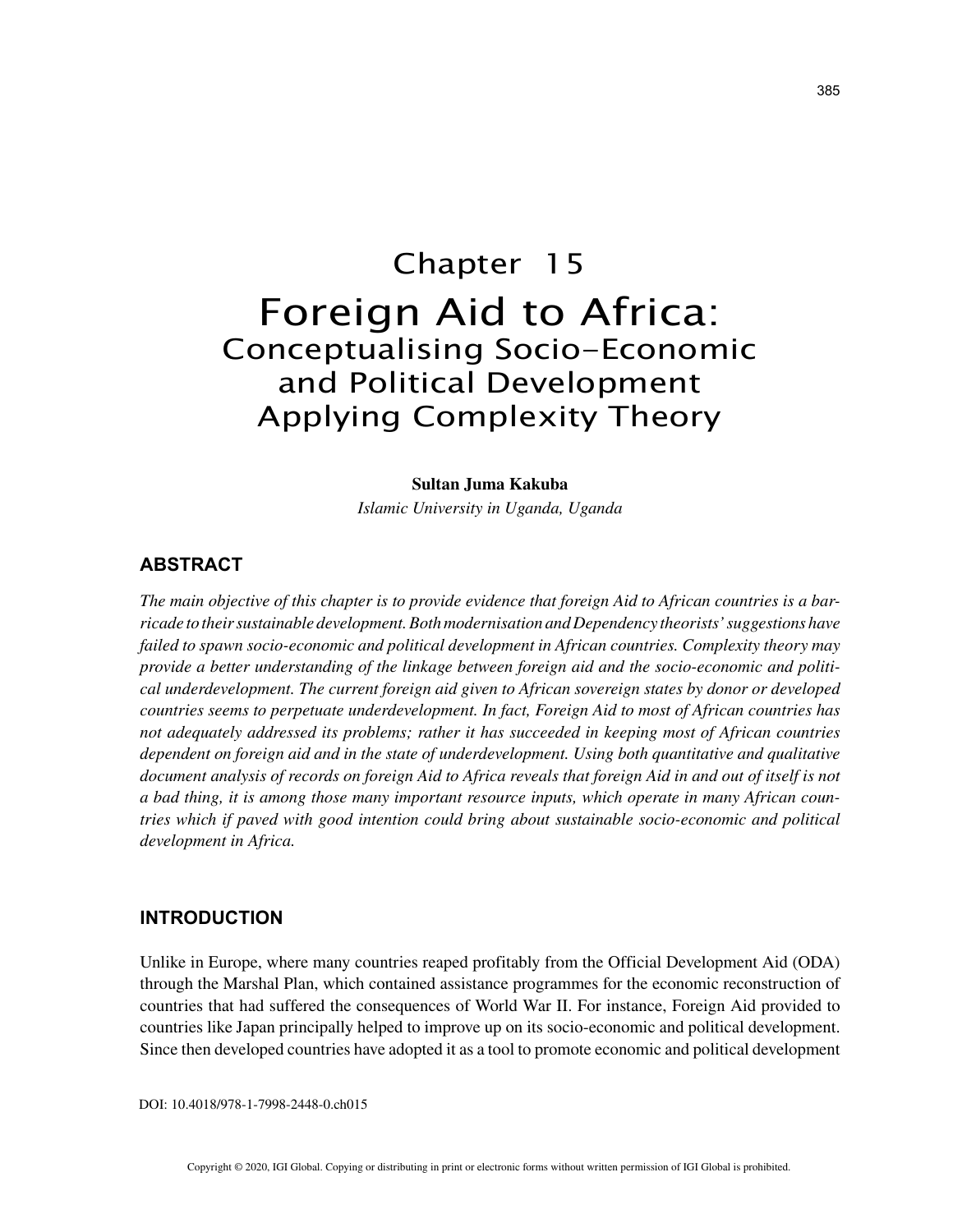to underdeveloped world such as Africa. In other words, Foreign Aid is considered as an important tool that can help to overcome underdevelopment in Africa, which is viewed by developed world as a dark continent. Extending foreign aid to Africa is therefore expected to transform it to a modern world.

However, massive Foreign Aid disbursed to Africa has been of questionable benefit. Africa is seriously grappling with socio-economic and political problems. Perhaps it is correct to say that foreign Aid has exposed Africa to both intended and unintended consequences which curtail its socio-economic and political development. To say the least, there has been little impact of Foreign Aid on economic and political development in Africa despite its huge transfer to the continent. In fact, there are questionable political practices as well as significant economic instabilities in many African countries which are fueled by foreign assistance. The nature of political injustices and poverty in Africa is unacceptable, though developed or donor community continue to transfer massive Aid to the continent.

The objective of this paper is to explore the relationship between Foreign Aid on one hand and economic and political development on the other. In other words, the interest is to establish how foreign Aid shapes or affects economic and political development in Africa. In-depth understanding of this, is very important to guide political leaders, policy makers on whether to continue relying on foreign Aid or give it a break. This is because it is surprising that the mission of Foreign Aid is to help close the gap of socio-economic and political up-hills faced by developing nations is hardly reflected on the African continent. The continent remains with exception of a few countries like South Africa and Botswana, majority countries in Africa experience economic and political underdevelopment. It should be mentioned that even those countries like South Africa pockets of destruction are seen in the foreign Aid extended to it.

Political development is seen in the perspective of having a self-reliant, rule of law, free and fair periodic elections and respect for human rights among other tenets. In that regard, citizens are given full opportunities to participate in the political affairs of the country. Economic development on the other hand is often looked in the lens of a sustaining economy, where there is economic growth in terms of Gross Domestic Product (GDP) as well as increase in international trade. In this paper Foreign Aid should be understood as international transfer of any resources or assistance intended to contribute towards economic and political development. It is pertinent to note that to achieve this status is a hard rock to crack, which requires adequate resources and credible policies.

The western developed world emphasise that to get to this level of development, democracy has to take centre stage. In this regard, both viable economic and democratic institutions have to be established to promote economic and political development. This was born out of decolonisation, which was a striking feature, which brought high hopes to Africa. Along those lines, they have been quick to suggest policies to many third world countries like those in Africa for their socio-economic and political development. Calhoum (2011) points out that "after independence, a variety of the world's richer countries mounted substantial efforts to help postcolonial countries grow" economically and politically.

In the light of this, Foreign Aid has remained a major source that supplements domestic economic and political development initiatives in many African countries. Therefore, it is pertinent to understand its contribution in this perspective. The paper limits itself to a period 1986-2011. This period will provide a better understanding the impact of foreign aid over a long period of time. This paper attempts to address this important question: to what extent has Foreign Aid had impact on economic and political development in Africa? In view of this impact, what is the importance of Foreign Aid to Africa? Does it constitute any important episode in the economic and political development in Africa? The answer to this question will clear clouds about theory and reality through critical assessment of Foreign Aid potential as regards economic and political development. It will also add to the existing literature about